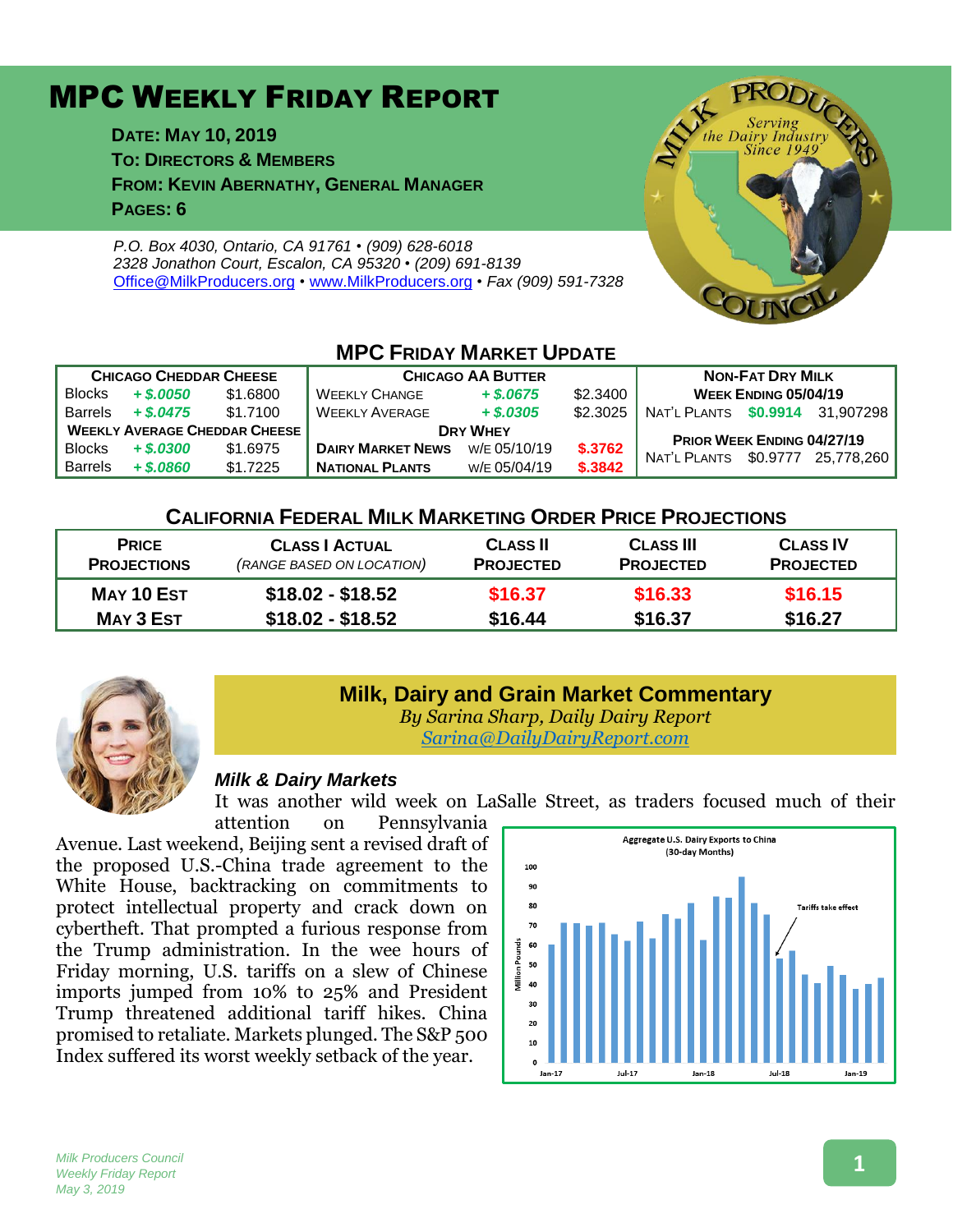President Trump is clearly aware of the impact the trade war has had on the export-dependent industries, especially agriculture. In a series of tweets Friday morning, he proclaimed himself farmers' all-time favorite president and promised that the administration would use the more than \$100 billion in tariffs on Chinese goods to "buy agricultural products from our Great Farmers, in larger amounts than China ever did, and ship it to poor & starving countries in the form of humanitarian assistance… Our Farmers will do better, faster, and starving nations can now be helped." Such dramatic intervention into the farm economy is extremely unlikely and would cause a scad of unintended consequences. The tweets are likely of small comfort to row crop farmers confronting life-of-contract lows in corn futures

and multi-year lows in soybeans. The tweets also communicated a lack of urgency; President Trump said talks with China are proceeding in a congenial manner and "there is absolutely no need to rush." That certainly didn't help the whey market, which continued to languish. Whey futures lost ground every day this week.

Tariffs represent a storm cloud on an otherwise sunny horizon for the U.S. dairy industry. In China, U.S. dairy products face border taxes that are at least 25% higher than products from major competitors. Until the United States revokes tariffs on Mexican steel and aluminum, U.S. cheese will incur an extra 10% tax when it crosses the southern border. This



disadvantage is clearly having an impact. U.S. dairy product exports to China in March were half as large as in March 2018. In the first quarter, Chinese dairy imports are up 13%, but U.S. exports to China are down 43% during the nine months the tariffs have been in play. U.S. cheese exports to Mexico in March were 17% lower than the prior year.



Despite lower sales to our top market, U.S. cheese exports were record high in March. Merchants sent 82 million pounds of cheese abroad, 9.9% more than in March 2018. Shipments to Southeast Asia soared. For the first time since 2014, South Korea displaced Mexico as the largest buyer of U.S. cheese. Sales to South Korea climbed 39.3% year over year, and shipments to Japan grew 28%. The United States is gaining ground in Southeast Asia for now, but as the Trans-Pacific Partnership phases in lower border taxes for some key competitors, U.S. exports will face further disadvantages.

Other categories of dairy exports were less impressive. According to the U.S. Dairy Export Council, the aggregate volume of U.S. dairy product exports fell 12% from a year ago in March. The United States was once again a net importer of butterfat in March. Imports of 11.1 million pounds were up 76% from the prior year as consumers continue to fill their shopping carts with Kerrygold Irish butter. At 5.5 million pounds, U.S. butterfat exports fell 33% short of year-ago volumes. Whey exports slumped. Driven downward by disappointing sales to China, whey product shipments fell 26.8% from the prior year. Milk powder exports fell 9.4% behind the very impressive levels of March 2018, but, at 132.6 million pounds, nonfat dry milk (NDM) export volumes were still respectable.

*Milk Producers Council Weekly Friday Report May 3, 2019*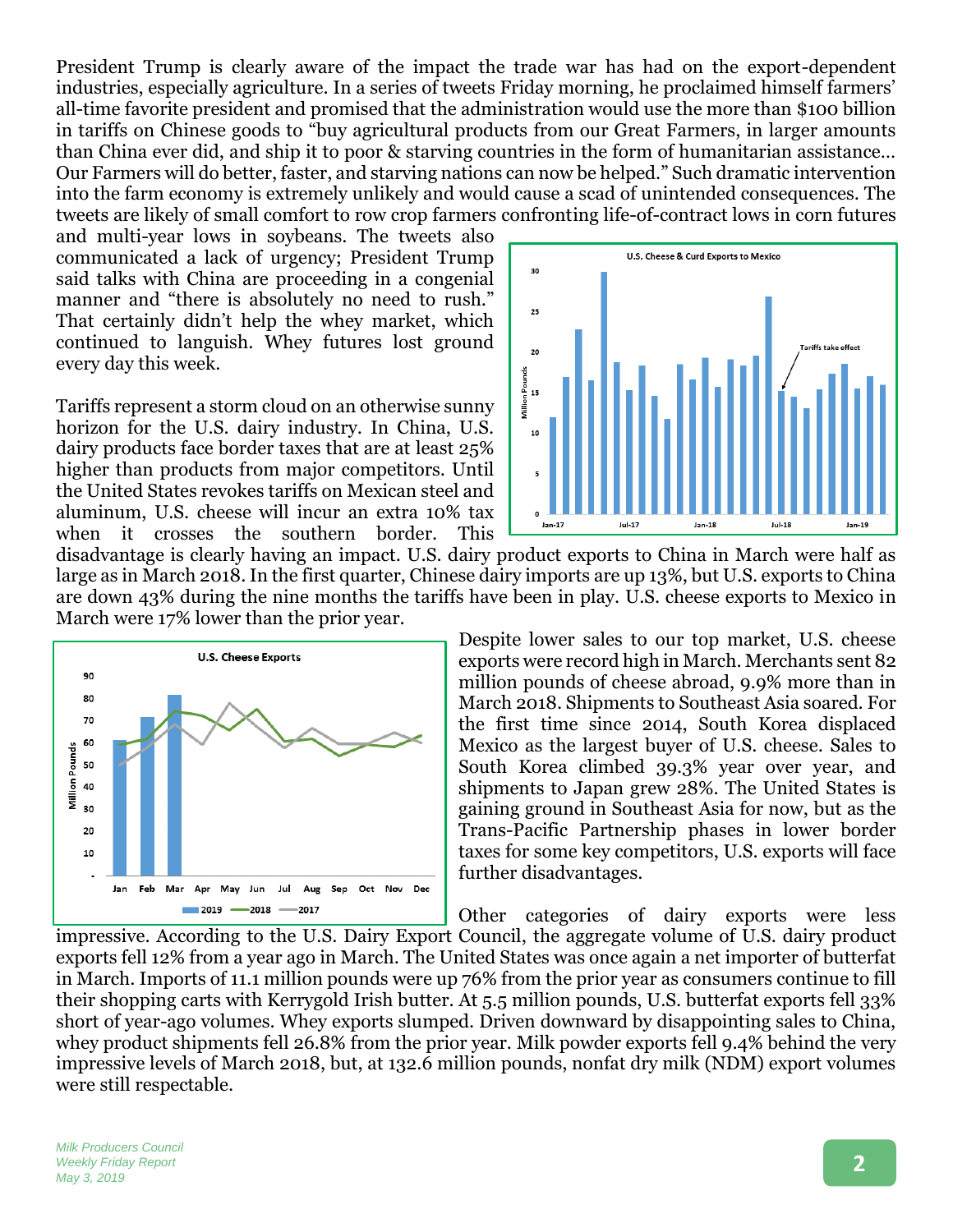The U.S. dairy industry is highly efficient and innovative. Recent advances in genetics and breeding, along with normal improvements in herd management are likely to make for impressive growth in milk yields in the years to come. The industry will need to improve its trade prospects to cultivate markets for greater volumes of dairy products. For now, however, milk output is in decline around the world. Dairy producers can enjoy much higher milk prices even as exports slip.

Higher prices are most obvious in the cheese and milk powder markets. This week, CME spot Cheddar topped \$1.70 per pound and closed at \$1.68, up 0.5¢ from last week. Barrels climbed to their highest price since 2017; they finished today at \$1.71, up  $4.75\%$ from last Friday. A lack of cheap milk in the Midwest has slowed barrel output. After trading at a steep discount to blocks throughout the fall and winter, barrels are now the higher market. Barrel output is likely to remain much lower than in previous years. *Dairy Market News* reports that in the Midwest,



spot milk is trading from \$1 over to \$1.50 under Class. Over-Class premiums are practically unheard of in early May, when the flush is in full force and school milk sales ebb. At this time last year, spot milk was around \$2.50 under Class, and in 2017 it was \$4.50 under.



The milk powder market, which is also very sensitive to tighter milk supplies, is downright frisky. CME spot NDM reached a 3.5-year high on Wednesday, at \$1.0725. It closed today at \$1.0675, up  $1.5¢$  from last Friday. At the Global Dairy Trade (GDT) auction on Tuesday, skim milk powder (SMP) prices rallied 2.8%, enough to boost the GDT Index to its 11th consecutive gain despite a 0.5% decline in whole milk powder prices.

CME spot butter ascended to \$2.34, matching the 2019 high-water mark set in March. Butter is up  $7¢$ this week and well above the longstanding trading

range in the \$2.20s. Cream multiples are rising, which suggests that churning activity is slowing. Demand is strong and some buyers are growing anxious that stocks will run short this fall.

CME spot whey went nowhere at all, closing once again at 34.75 $\epsilon$ . But the futures floundered. The whey market is a decided drag on Class III values. Compared to last Friday, most Class III contracts were  $20\ell$ to 40 $\varrho$  in the red, but they all stand well above \$16 per cwt. Class IV futures were roughly a dime higher, and second-half contracts sit comfortably above \$17.

#### *Grain Markets*

The crop markets spent the week in retreat. The souring U.S.-China trade relationship pushed soybean futures to multi-year lows, and corn and wheat followed. USDA added to the pressure, reporting higherthan-expected ending stocks for all three crops in both the 2018-19 and 2019-20 crop years. Demand has failed to meet USDA's previous projections, and exports may continue to disappoint. African swine fever is decimating the hog herd in Southeast Asia, and feed demand will fall accordingly. On the other hand, farmers are struggling to plant crops. There is some sunshine in the forecast, but if fields don't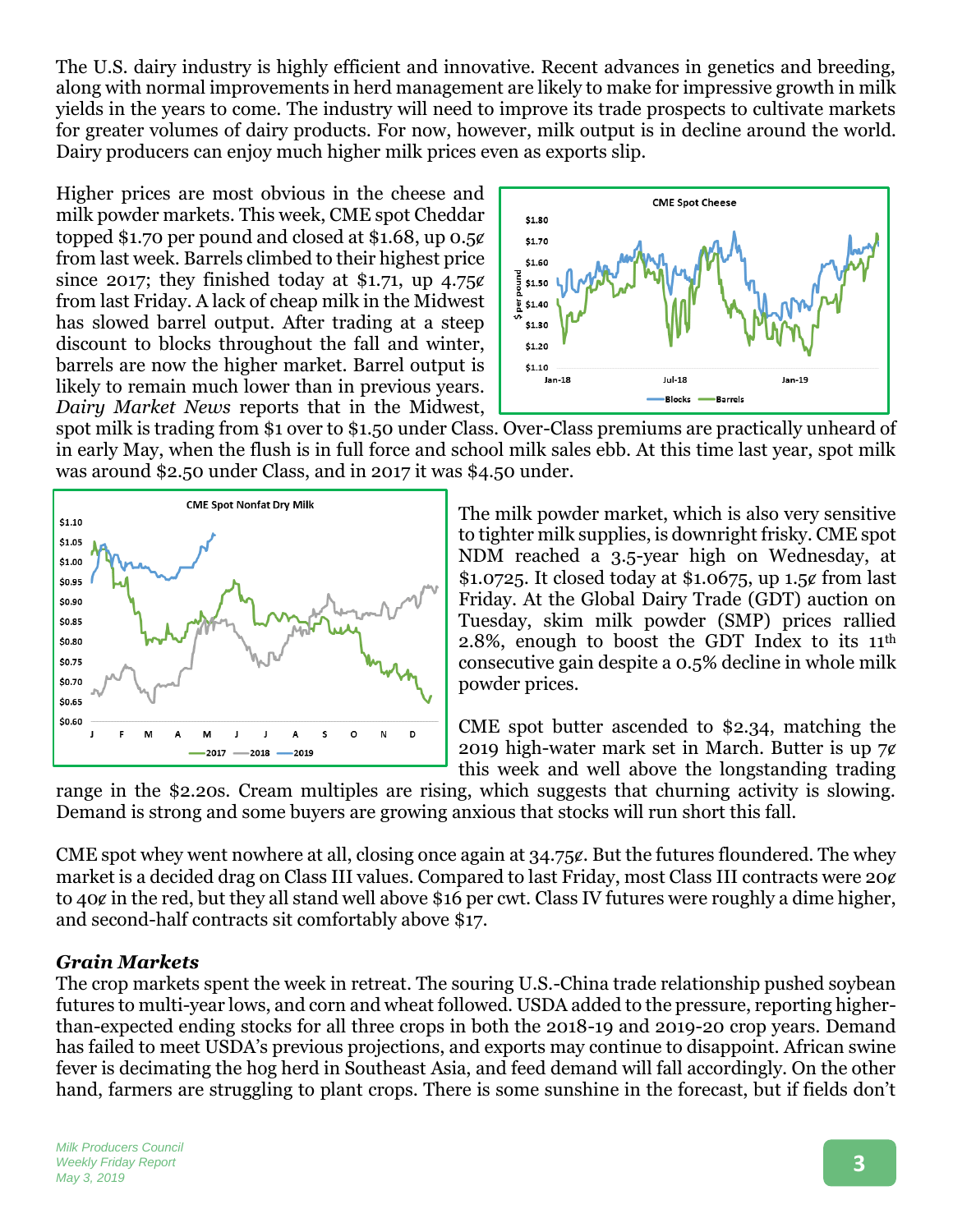dry adequately by late next week, planting progress will likely stall when rains arrive once again. The futures promise very low returns, so if the weather doesn't cooperate by early June, some farmers may choose to let fields lay fallow and await a check from their Prevented Planting insurer. Today July corn settled at just \$3.7075 per bushel, down nearly 20¢ from last Friday. July soybeans were \$8.08, down 34.25ȼ.



### **The Social Security Administration Is Sending Out No Match Letters - How Does an Employer Deal With A No Match Letter When Received?**

*By Gregory J. Norys, Partner, Coleman & Horowitt, LLP, Attorneys At Law gnorys@ch-law.com*

While the Social Security Administration (SSA) warns against making inferences about an employee's immigration status after the receipt of a no match letter, many Immigration and Customs Enforcement (ICE) offices consider an employer's receipt of no match letters to be an indication that an employer might have questionable hiring and record-keeping practices. An employer's failure to show specific action in response to a no match letter could therefore be considered by ICE as a significant negative factor when determining if enforcement actions, including fines and criminal prosecution, should be taken.

*Continue reading [here.](http://www.milkproducerscouncil.org/wp-content/uploads/Article-No-Match-Letter-HR-Edits.pdf)*



**Philip Verwey Farms Honored with U.S. Dairy Sustainability Award** *By Kevin Abernathy, General Manager Kevin@MilkProducers.org*

This past Wednesday, MPC members Philip and Shelley Verwey were honored with a prestigious U.S. Dairy Sustainability Award in the category of Outstanding Dairy Farm Sustainability. The award was presented at a ceremony hosted by the Innovation Center for U.S. Dairy in Rosemont, Illinois and sponsored by DeLaval, Phibro Animal Health, Syngenta, the United States Department of Agriculture and World Wildlife Fund.



*Frank Cardoza, Kathryn Cardoza, Kevin Abernathy, Shelley Verwey and Phillip Verwey at the 2019 U.S. Dairy Sustainability Awards Ceremony in Rosemont, Illinois.*

It's always a pleasure to see our members recognized for the outstanding work they do on their farms. In this case, Phillip and Shelley, along with their farm and office managers Frank and Kathryn Cardoza, were highlighted for their work to reduce air emissions on the farm. In addition to acknowledging Philip and Shelley's environmental leadership, the presentation of the award provided a great example to those in attendance, showcasing dairy practices that improve the well-being of people, animals and the planet. More than 200 representatives from across the supply chain,

*Milk Producers Council Weekly Friday Report May 3, 2019*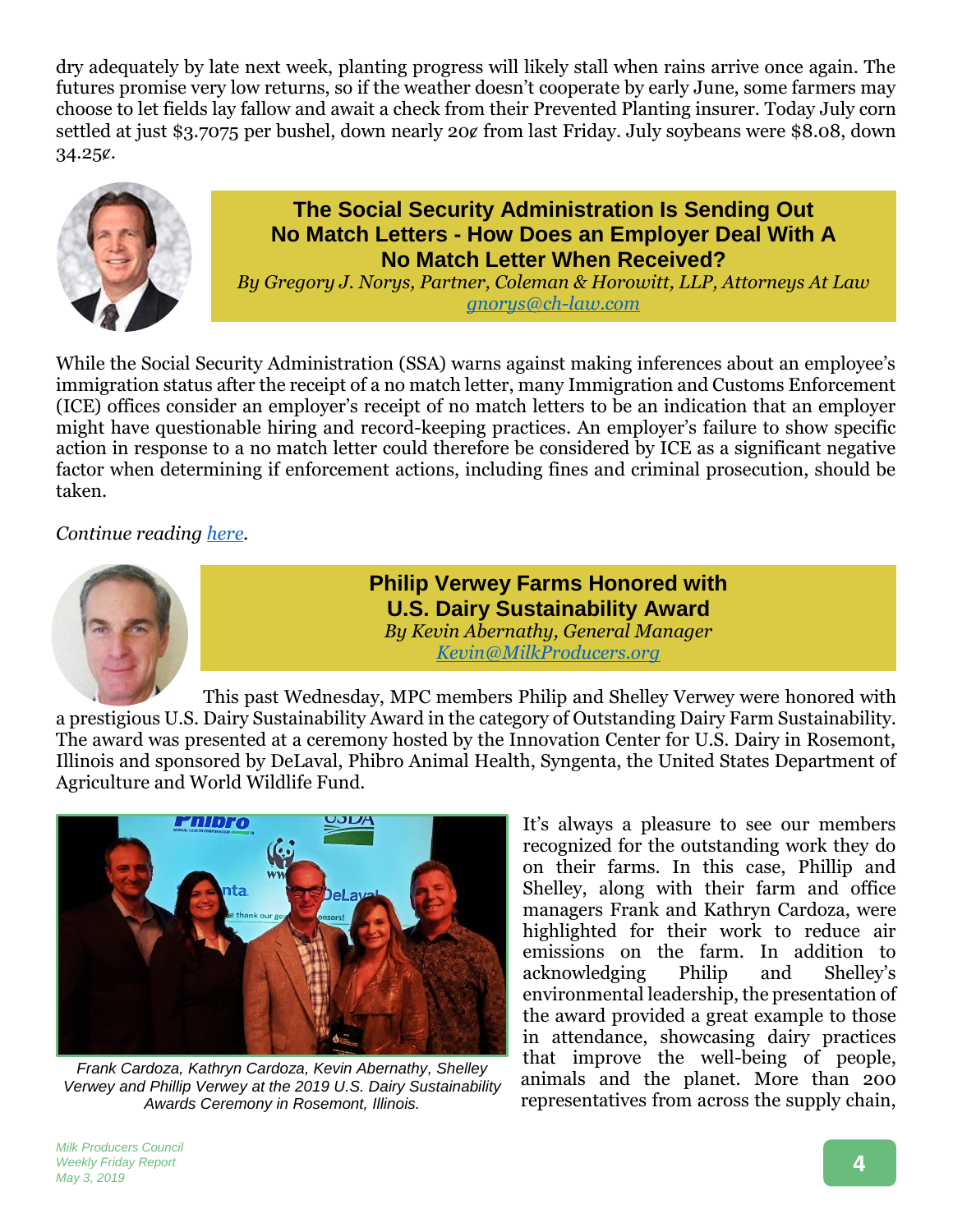government agencies and environmental organizations were in attendance to hear their story. Below is the article published by the Innovation Center for U.S. Dairy, which was part of the program.

## **Innovation in feed mixing leads to cleaner air, lower costs and better feed**

Driving home one afternoon, dairy farmer Philip Verwey started thinking about changes he could make to improve air quality. His on-road brainstorm led to changes that cut the dairy's tractor-related emissions substantially, the equivalent of taking 7,800 passenger cars off the road.

"I thought maybe I could convert my diesel-powered feed-mixing operation to electric," said Verwey, who milks 9,000 cows in Hanford, California. "I was aware of a pilot program at the air district that provided incentive funding for reducing emissions. We did the research, calculated the reductions and applied for the program."

Philip Verwey Farms' diesel-to-electric conversion was one of 56 funding applications – and the only

dairy related project – to the San Joaquin Valley Air Pollution Control District's Technology Advancement Program. His idea: Rather than blending feed ingredients for his cows in a mixing wagon powered by a diesel tractor, he would blend using an electric stationary mixer. This change significantly reduced the amount of run time by his diesel engines, lowering diesel consumption by 71% per month.

"In addition to being good for the environment, the change provided other positive benefits," Verwey said. "Our feeding time went from 20 hours a day to seven and the texture and composition of the feed improved, which is good for our cows."

Verwey's idea reduced oxides of nitrogen (NOx) emissions by 90%, providing the inspiration and model for other dairy farmers to take similar action.

"The air district saw the success of our project and the positive difference it makes in air quality," Verwey said. "That led to an expanded program that will fund up to 75% of the cost of future conversions to electric mixers for dairy feed."

To date, 15 California dairy farms have submitted applications to the new program and four dairies are now under contract to begin converting their feed mixers to electricity. Combined with Philip Verwey Farms, the overall emissions reduction is roughly equivalent to removing 19,300 passenger vehicles from the road.

"I'm a true believer that you have to produce what the public wants, and that includes being green," Verwey said. "We're also doing that in a way that makes economic sense, which benefits everyone."

**The electric feed mixer is powered by electricity generated on the dairy from a manure digester. In addition to producing enough energy to meet the dairy's electricity needs, 3,000 additional homes can be powered.**

**The electric feed mixer reduces oxides of nitrogen emissions from 22 tons annually to just 2, saving 90,000 gallons of diesel.**

# **7,800**

**The number of cars one would need to remove from the road for equal emissions reductions to those achieved by the Philip Verwey Farms electric feed mixer conversion.**

*Milk Producers Council Weekly Friday Report May 3, 2019*